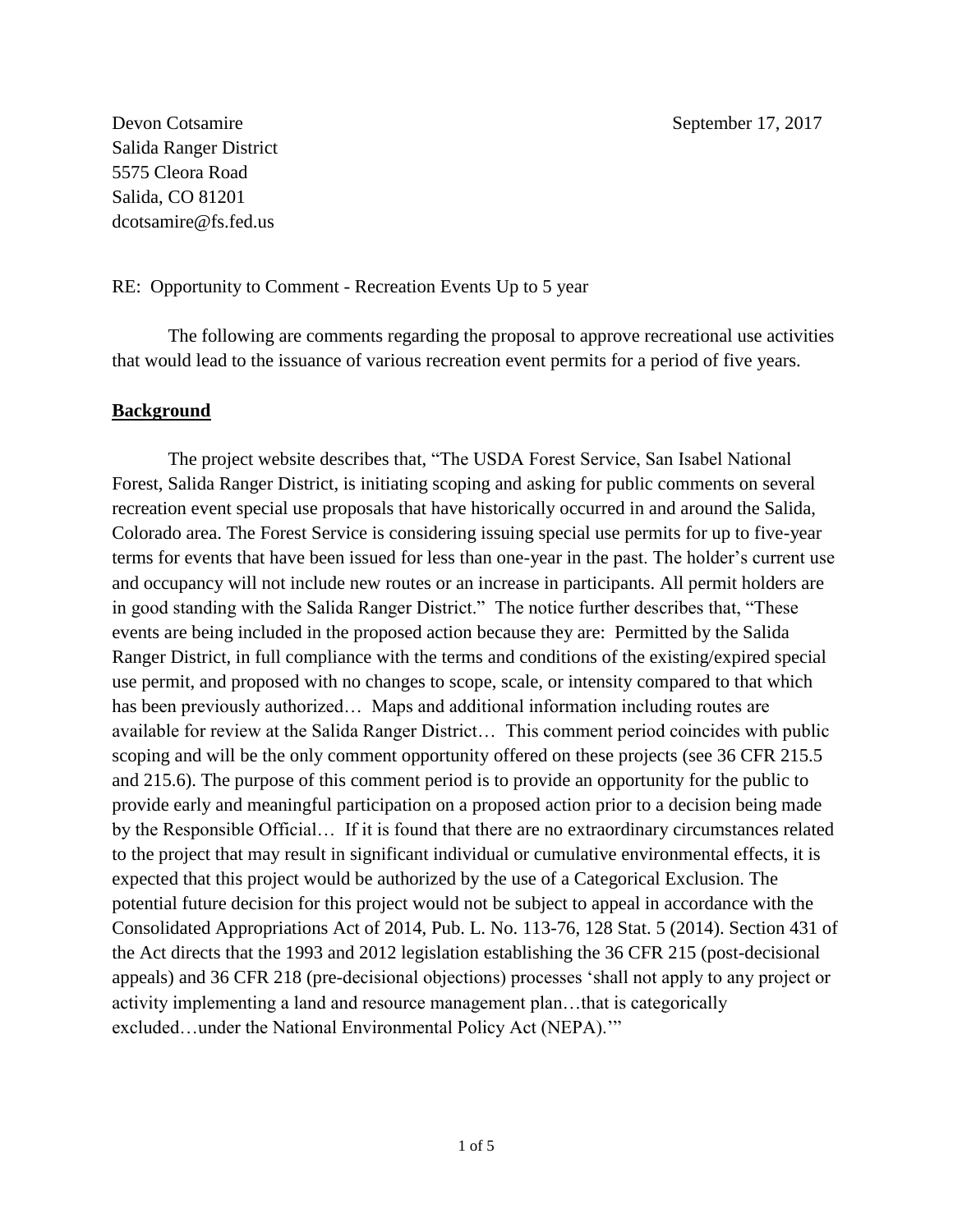### **Visitor Use Management Considerations**

Salida, Leadville, and Gunnison Ranger Districts offer exceptional recreational opportunities for individuals, organized groups, and outfitter and guides. It is important that visitor use management and permitting decisions be based on visitor use planning principles to ensure that quality recreational opportunities can be enjoyed by those that are seeking experiences that are consistent with landscape desired conditions. Where capacity issues are a consideration, it is important that the allocation of use between various publics be awarded through a public process to help ensure that one entity does not dominate the use. Long-term commitments to permitted use of the area should be deferred until appropriate visitor use plans are in place. Please refer to the Interagency Visitor Use Management Council website for more information on visitor use management: [https://visitorusemanagement.nps.gov/.](https://visitorusemanagement.nps.gov/)

### **NFMA Considerations**

Project proposals must be consistent with the Forest Plan; however, it is also critical that a Forest Plan is maintained to address changed conditions and new information. The NFMA envisions that Forest Plans be revised every 10 to 15 years. The Pike and San Isabel NF Plan was approved in 1984 and amendments have not kept pace with change conditions. Similarly, the GMUG Plan was approved in 1983 and again amendments have not maintained the Plan. Regarding the requirements of the National Trails System Act, as implemented through the Continental Divide National Scenic Trail (CDNST) Comprehensive Plan, FSM 2353.4 and FSH 1909.12 24.43, amendments have not kept the Plan current. The existing Forest Plan direction is inconsistent with the requirements of the National Trail System Act and does not provide for one integrated plan.

### **NEPA Considerations**

Forest Service NEPA procedures described in 36 CFR 220 dictate NEPA processes for this project, which includes in part ensuring that the SOPA is updated and cumulative effects are analyzed. These regulations further describe that, "If the responsible official determines, based on scoping, that it is uncertain whether the proposed action may have a significant effect on the environment, prepare an EA. If the responsible official determines, based on scoping, that the proposed action may have a significant environmental effect, prepare an EIS."

The quarterly SOPA report is an important tool and required for notifying the public of proposed actions. Unfortunately, this project was not listed on the official SOPA website and needs to be posted in the next release of the notice with the comment period extended.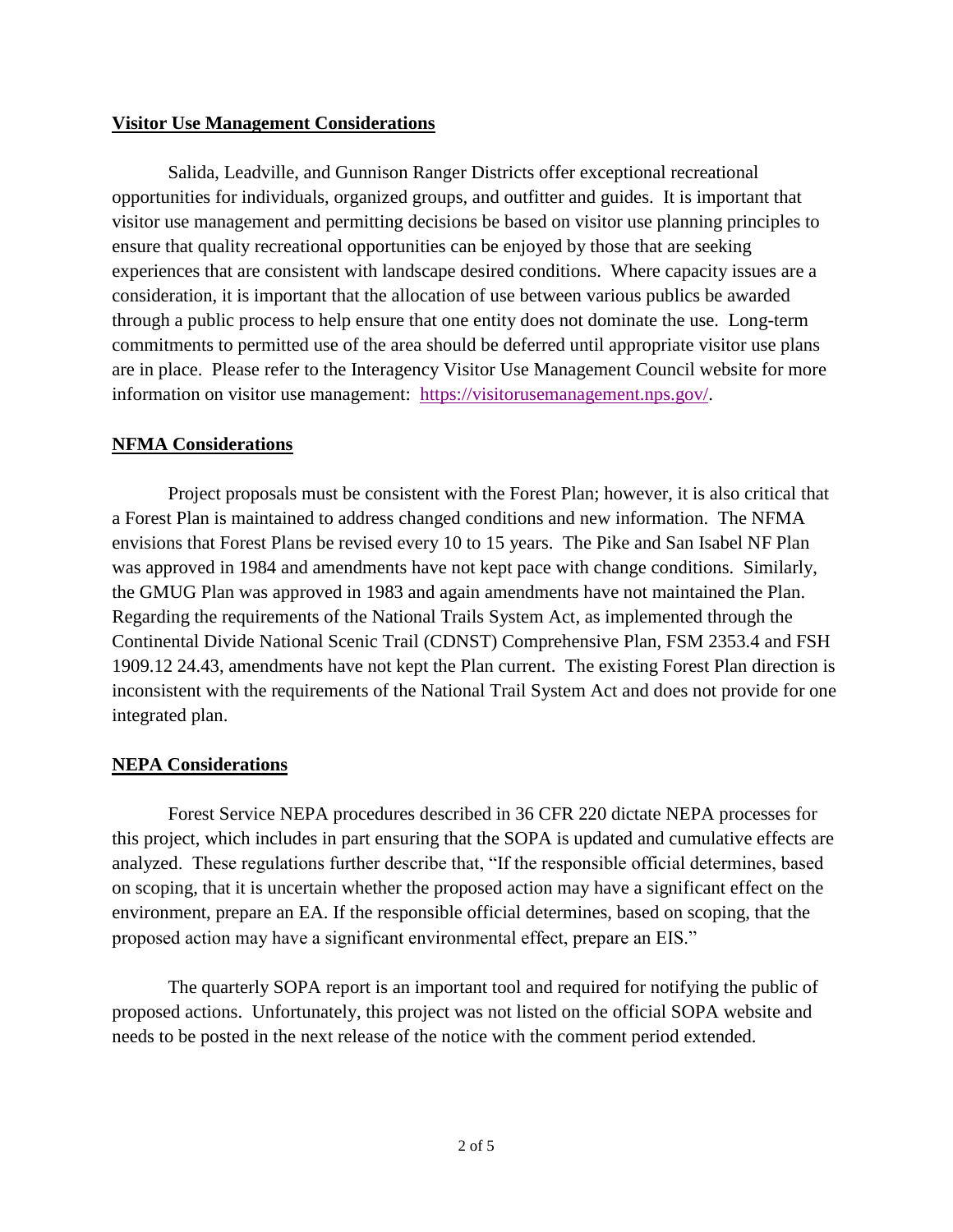Guidance in 36 CFR 220 describes that, "The mere presence of one or more of these resource conditions does not preclude use of a categorical exclusion (CE). It is the existence of a cause-effect relationship between a proposed action and the potential effect on these resource conditions, and if such a relationship exists, the degree of the potential effect of a proposed action on these resource conditions that determines whether extraordinary circumstances exist." The events listed in the notice include mountain bike races titled the Vapor Trail 125 and Crest Crank. The scoping notice did not mention that these races would occur on sections of the CDNST, a congressionally designated area.

The notice describes that, "The purpose of this comment period is to provide an opportunity for the public to provide early and meaningful participation on a proposed action prior to a decision being made by the Responsible Official…" However, if the responsible official wants meaningful participation notices should be more forthright about describing relationships between proposed actions and the CDNST congressionally designated area. NEPA is designed to promote consideration of potential effects on the human environment that would result from proposed Federal agency actions, and to provide the public and decision makers with useful information regarding reasonable alternatives and mitigation measures to improve the environmental outcomes of Federal agency actions. NEPA ensures that the environmental effects of proposed actions are taken into account before decisions are made and informs the public of environmental effects of proposed Federal agency actions, promoting transparency and accountability concerning Federal actions that may significantly affect the quality of the human environment. NEPA reviews should identify measures to avoid, minimize, or mitigate adverse effects of Federal agency actions. Better analysis and decisions are the ultimate goal of the NEPA process.

- Project Not Listed: Official Public SOPA Notice <https://www.fs.fed.us/sopa/components/reports/sopa-110212-2017-07.html#38>
- Project Listed: Unofficial Notice [http://data.ecosystem](http://data.ecosystem-management.org/nepaweb/current-sopa.php?forest=110212#8)[management.org/nepaweb/current-sopa.php?forest=110212#8](http://data.ecosystem-management.org/nepaweb/current-sopa.php?forest=110212#8)

## **National Trails System Act Considerations**

Direction for the visitor use planning and management of the CDNST is found in the CDNST Comprehensive Plan, FSM 2353.42, FSM 2353.44b, and FSH 1909.12 24.43. The planning and management of the CDNST must provide for the nature and purposes of the CDNST. The formulation of the nature and purposes direction for the CDNST was developed through a public process (36 CFR 216) and approved by Associate Chief Hank Kashdan as documented in Federal Register: October 5, 2009 (74 FR 51116). The following is the response to nature and purposes comments –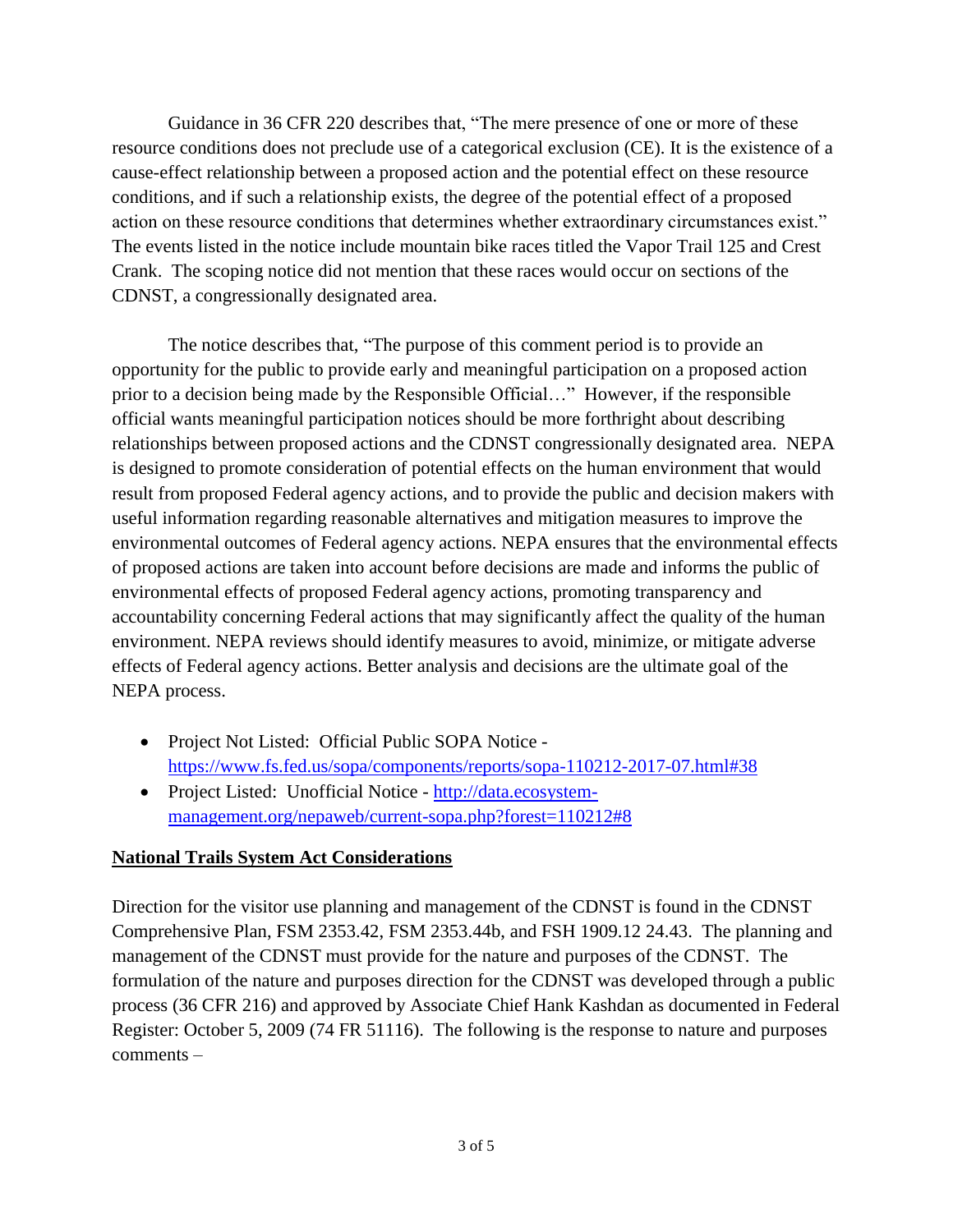"The amendments to the 1985 CDNST Comprehensive Plan and corresponding directives are to ensure that the nature and purposes of the CDNST track those in the 1976 CDNST Study Report and 1977 CDNST Final Environmental Impact Statement, which were prepared pursuant to the NTSA (16 U.S.C. 1244(b)). The 1976 CDNST Study Report states:

The primary purpose of this trail is to provide a continuous, appealing trail route, designed for the hiker and horseman, but compatible with other land uses. \* \* \* One of the primary purposes for establishing the Continental Divide National Scenic Trail would be to provide hiking and horseback access to those lands where man's impact on the environment has not been adverse to a substantial degree and where the environment remains relatively unaltered. Therefore, the protection of the land resource must remain a paramount consideration in establishing and managing the trail. There must be sufficient environmental controls to assure that the values for which the trail is established are not jeopardized. \* \* \* The basic goal of the trail is to provide the hiker and rider an entree to the diverse country along the Continental Divide in a manner, which will assure a high-quality recreation experience while maintaining a constant respect for the natural environment. \* \* \* The Continental Divide Trail would be a simple facility for foot and horseback use in keeping with the National Scenic Trail concept as seen in the Appalachian and Pacific Crest Trails… Thus, the 1976 CDNST Study Report states that the primary purpose of the CDNST is to provide a high-quality recreation experience for hiking and horseback riding… Consistent with the NTSA, the 1976 CDNST Study Report, and the 1977 CDNST Final Environmental Impact Statement, the amended CDNST Comprehensive Plan states that the nature and purposes of the CDNST are to provide for high-quality scenic, primitive hiking and horseback riding opportunities and to conserve natural, historic, and cultural resources along the CDNST corridor. The amended CDNST Comprehensive Plan and final directives implementing the amendments to the CDNST Comprehensive Plan on National Forest System lands provide that backpacking, nature walking, day hiking, horseback riding, nature photography, mountain climbing, cross-country skiing, and snowshoeing are compatible with the nature and purposes of the CDNST.... The amendments to the CDNST Comprehensive Plan and directives ensure consistency with the nature and purposes of the CDNST in the context of right-of-way acquisition, land management planning, scenery management, recreation resource management, motor vehicle use, trail and facility standards, and carrying capacity.'

The 1983 amendment to the NTSA, which added 16 U.S.C. 1246(j), does not modify the nature and purposes of the CDNST. The added subsection simply lists uses and vehicles that may be permitted on National Trails generally.

The NTSA states that all National Scenic Trails must be so located to provide for maximum outdoor recreation potential and conservation of natural, historic, and cultural resources (16 U.S.C.  $1242(a)(2)$ ). This requirement is reflected in the nature and purposes statement in the amended CDNST Comprehensive Plan, which states that the nature and purposes of the CDNST are to provide for high-quality scenic, primitive hiking and horseback riding opportunities and to conserve natural, historic, and cultural resources along the CDNST corridor. Where possible, the